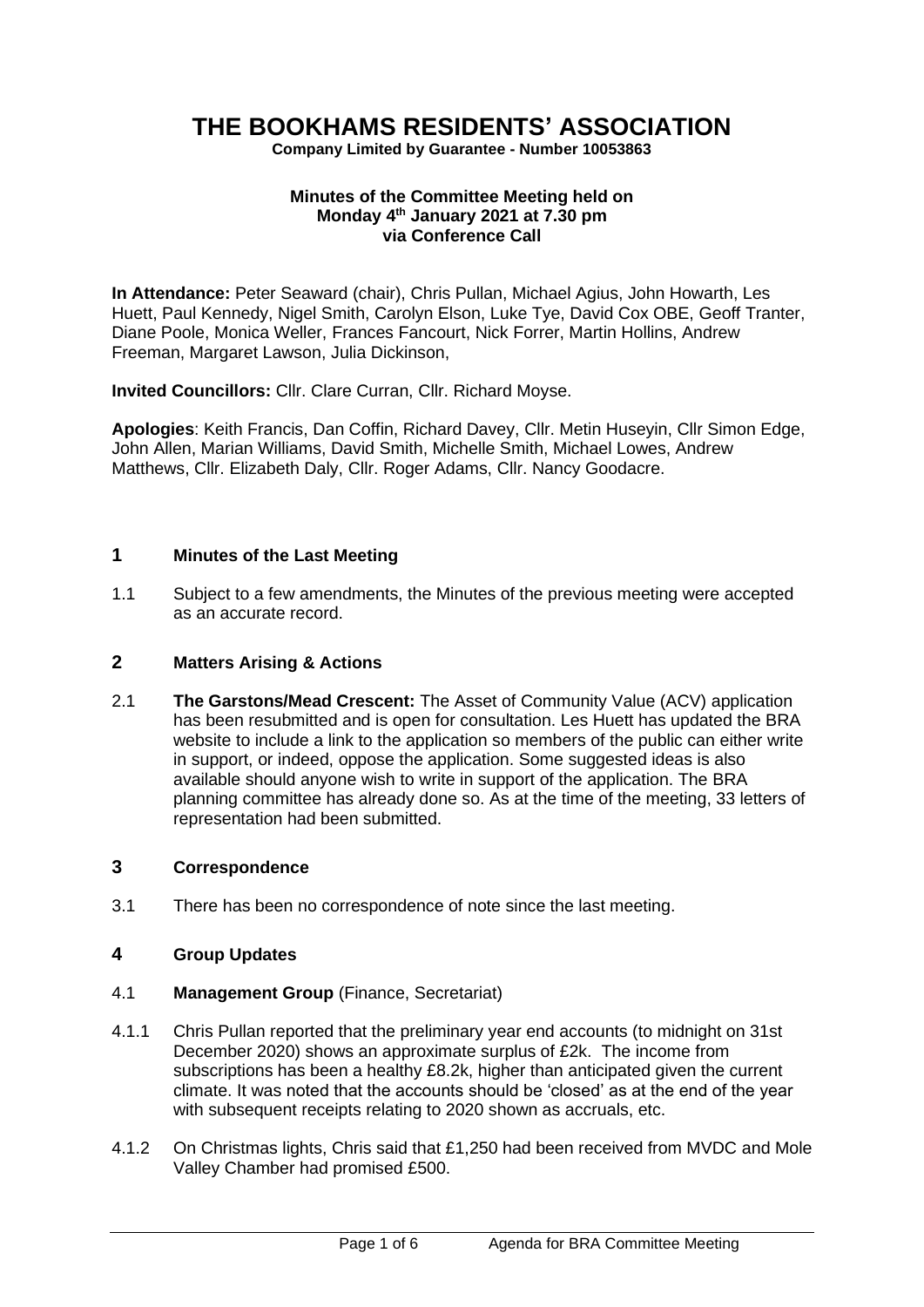# 4.2 **Planning Group**

- 4.2.1 **Planning Committee:** The Planning Committee met on the 16th December and 3 letters of representation will be/has been submitted on the following:
	- 20/2103 Recreation Ground, Lower Road, Bookham KT23 4DN Outline application for the consideration of access, layout and scale in respect of the erection of a Youth and Community Centre and sporting facilities with car parking and associated works. Letter of support.
	- 20/1990 Bookham Commons, Church Road, Great Bookham Development Proposed erection of 1No. 15m high Alpha 8 'telegraph' pole with 3 No. shrouded antennas, 3 No. ground-based equipment cabinets and ancillary development thereto. Letter of objection.
	- 20/2070 –Land at The Garstons adjacent to 1, Stonehill Close Nomination to have the land at The Garstons adjacent to 1 Stonehill Close, Great Bookham as an Asset of Community Value under the Assets of Community Value (England). Letter of support.
- 4.2.2 **Timeline for Submission of Letters of Representation:** It was clarified that letters of representation could be sent after the advertised closing date, although they would not be taken into account in the officer's report, although may be raised during the debate during the meeting.
- 4.2.3 **Minutes of the Planning Committee:** It was agreed than councillors should be sent copies of the minutes for information. If they wish not to, then they should respond accordingly.
- 4.3 **Environment Group** (Roads, Paths, Drainage, Flooding, Trees Horticulture, Litter Pick)
- 4.3.1 **Litter Pick:** Margaret Lawson said that an article would be in the forthcoming Look Local asking residents to volunteer as a Womble/ This would be supported by activity on social media. The BRA would be able to supply equipment.
- 4.3.2 **Great British Spring Clean:** Margaret also reported on this initiative which is scheduled for the  $6<sup>th</sup>$  June, but this may change based on any Covid restrictions.
- 4.3.3 **Squareabout:** Clare Curran reported that the much awaited drainage issues at the squareabout will be tackled at the end of February, which will take about two weeks, is weather dependent.. This is likely to require road closures – Lower Road, and perhaps the High Street. The public will be made aware nearer the time as the work by SCC. It was suggested that, should the country still be in lockdown, then appropriate messages could be linked to discourage use of vehicles. Bus routes will also be diverted and routes approved. It was agreed that road closures, etc. would be put on the BRA website.
- 4.3.4 **Rectory Lane Crossing:** Clare also said that the planned pedestrian crossing at the junction of Rectory Lane / Lower Road will be completed within the financial year.
- 4.3.5 **Manor House Lane**: Regarding Manor House Lane, the idea of having a footpath painted on the road would be difficult as it would require a Traffic Regulation Order to reduce the speed limit to 30 mph (it is currently 40 mph). Street lighting would also be required. CIL funding could be utilised but, even if the obstacles were overcome, any painted footpath wouldn't materialise until 2022/23 at the earliest.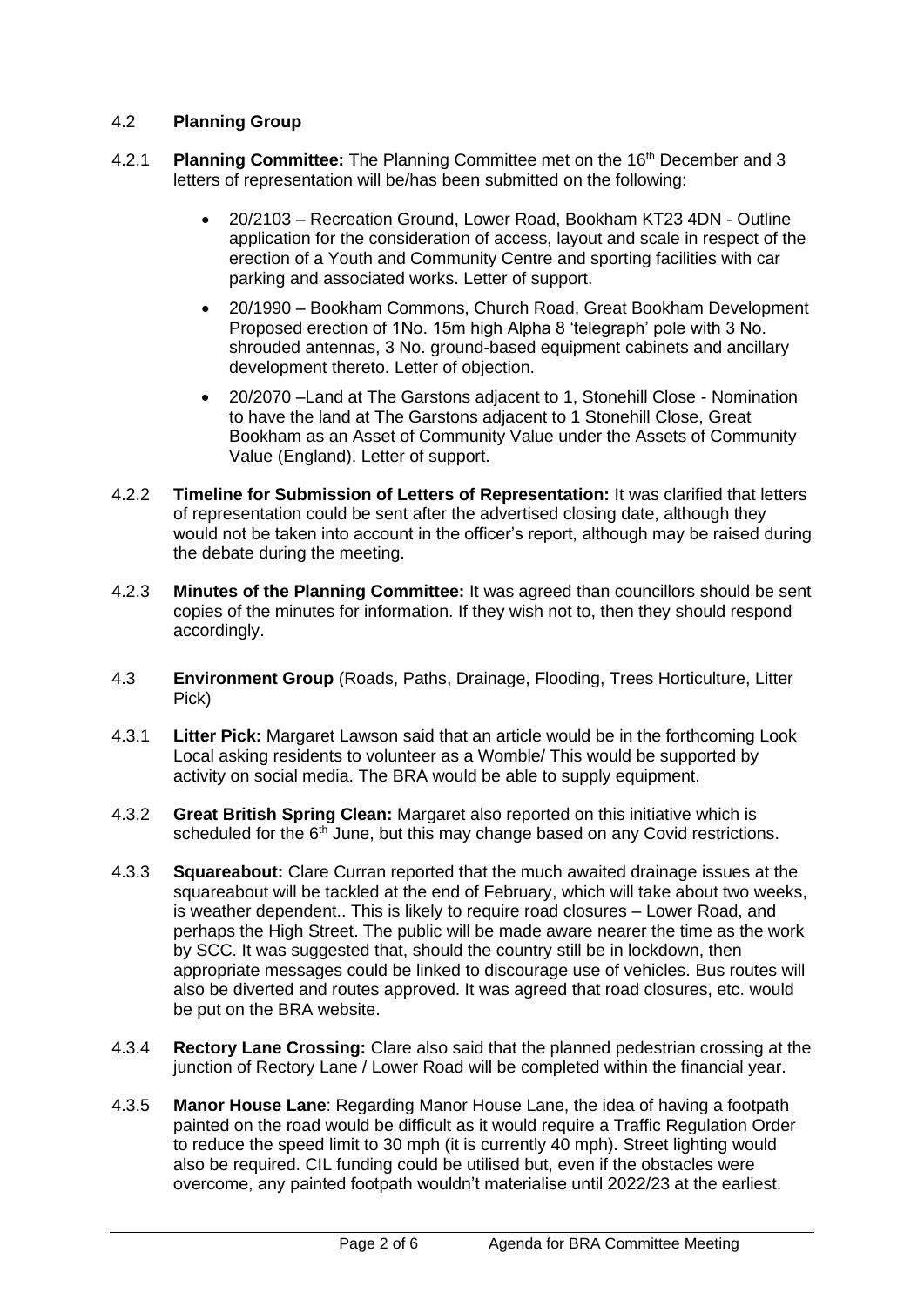- 4.3.6 **Highways during Covid**: Clare also reported that the Highways team will continue working during the Tier 4 lockdown, and that potholes should be reported as usual.
- 4.3.7 **Middlemead**: It was reported that the developers, when building the new houses on the estate, has damaged the roads. Unfortunately, unless it is a condition within the planning application, developers cannot be forced to repair any damage.
- 4.3.8 **Future Approach to Road Surfacing**: Clare said that many of the residential roads in Bookham are made of concrete with tarmac applied on top, which frequently erodes. In future, Highways will provide a better quality surfacing to improve longevity.

**Trees**: France Fancourt said that she had submitted an application to SCC for 9 trees to be planted on verges. Funding will come from Clare Curran's councillor allocation.

#### 4.3.9 **Drainage: Michael Agius mentioned two areas of concern:**

- Proctor Gardens: One house is experiencing flooding in their garden.
- A246 near Chandlers Building Supplies: Surface water covers one half of the road on southside, and perhaps 25% of the road on the north side, when it rains heavily.
- 4.3.10 **Blue Heart Verges:** There are now several designated verges and SCC is willing to consider more. Di Poole and Clare Curran will arrange a walk-about with officers from SCC to discuss possible future plans.
- 4.3.11 **Bookham Common Footpath to Bookham Station:** As discussed at previous meetings, the only viable way to get disabled access to the London bound platform would be to improve the footpath from the National Trust car park. Peter Seaward agreed to speak to Ian Swinney at the National Trust to try and progress this action.
- 4.4 **Community Group** (Education, Police, Transport, Emergency Services, Health, Churches Together)
- 4.4.1 **Buses – The 479**: Keith Francis reported prior to the meeting that Arriva has made some small changes to the timetable of the 479 bus route. Les Huett has posted the new timetable on the BRA website under "More Village News / Travel."
- 4.4.2 **Vehicle Activated Signs**: There has been limited progress. A meeting has been scheduled for the  $9<sup>th</sup>$  January to discuss potential sites. etc.
- 4.4.3 **Christmas Box**: Martin Hollins said that Churches Together Christmas Box initiative had been very successful and well received by the recipients of the boxes.

#### 4.5 **Communications and Membership**

- 4.5.1 Carolyn Elson reported that she is waiting for a couple of Road Steward schedules to come in but is pleased to report that we have now received subscriptions in excess of £8,300, which far exceeded her expectations (last year £9,200 was collected).
- 4.5.2 Membership is 1,530 (some data is still awaited so it will increase slightly). Last year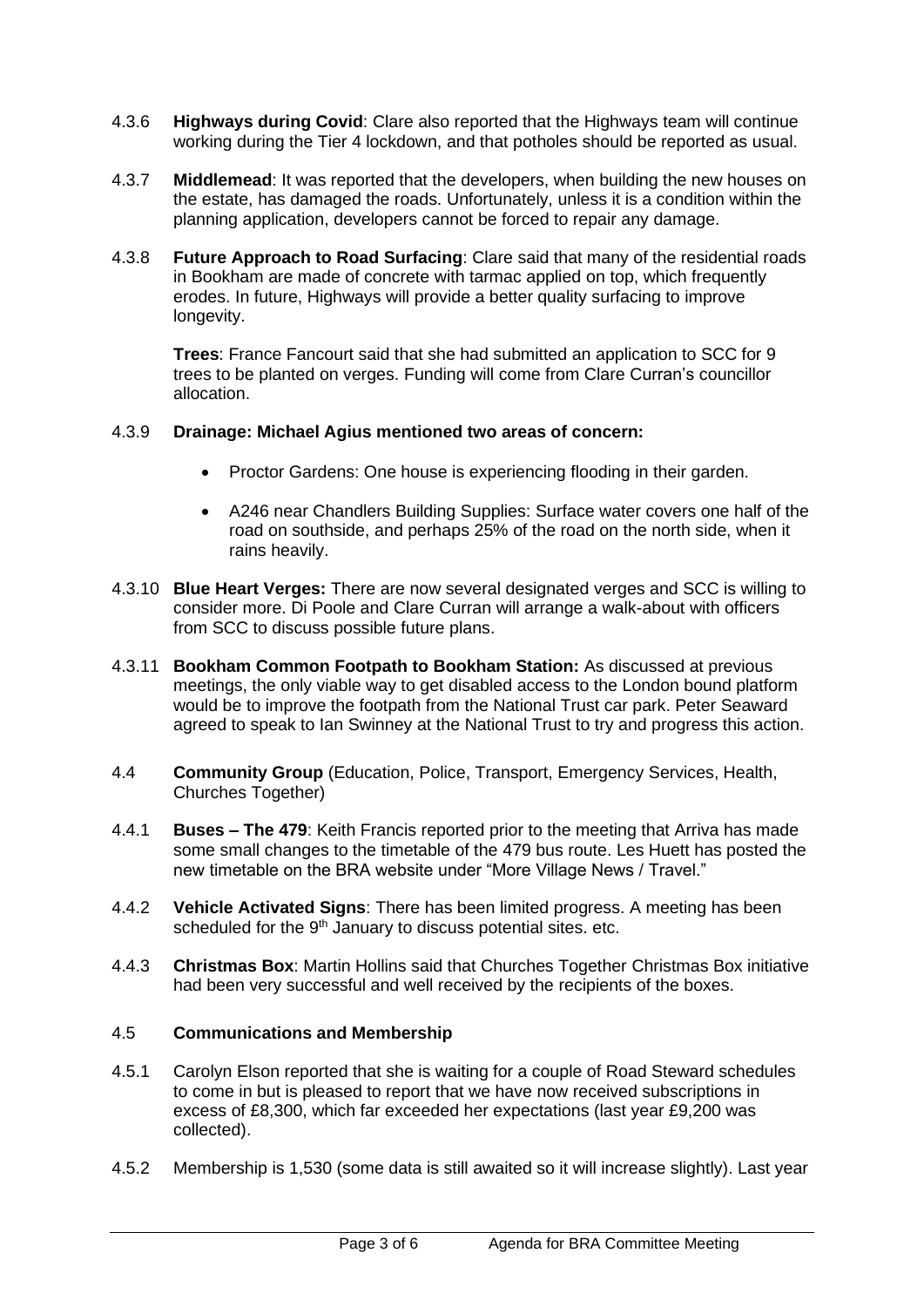membership was 2,418. It is interesting to note that of the total membership this year, in excess of 190 were not members last year. It was also noted that 80 people had made donations, in addition to their annual subscription, ranging from £5 to £20.

- 4.5.3 Undoubtedly our total subscriptions this year have been helped by the increase in the subscription to £5.00 from last year's £3.00.
- 4.5.4 This year over 650 residents paid online against 194 last year, and 25 residents used the new telephone service.
- 4.5.5 A huge thank you must go to the Road Stewards who still managed to collect subs or encouraged the use of online payments. However, a significant number of roads only received the Newsletters with no subscription activity due to the Pandemic. There is no doubt that the Road Stewards play a significant role and Carolyn believes that in 2021, when we can hopefully return to some normality, it is hoped that membership will increase again.
- 4.5.6 The lack of road stewards is an issue, and Peter Seaward will speak to Keith Slark, Chairman on the BCA, to see if there are any options to work together to deliver and collect subs. A further suggestion was to ask scouts or  $6<sup>th</sup>$  formers to help with deliveries.
- 4.5.7 Les Huett pointed out that he has amended the website so 2021 subscriptions can now be made.

#### **Communications**

- 4.5.8 Les Huett reported that in December there were two campaigns asking for residents to support:
	- Outline Planning Permission for the new Youth & Community Centre which produced 56 Letters of Representation to MVDC at the close of the consolation on 21st December.
	- Garstons Asset of Community Value which as of 1st January, 31 Letters of Representation have been submitted to MVDC Planning.
- 4.5.9 **Website**: On the BRA website during December there have been posts on: Wonky Village Sign, NHS COVID-19 Vaccination, Howard of Effingham commencing in 2021, Middlemead Road Newsletter, MVDC Updates, 479 Bus timetable updates from 4th Jan. Weekly planning updates.
- 4.5.10 In December we had 1,475 visitors to the website with 2,906 page views. Site visits have been fairly consistent throughout the year, but December was the highest.
- 4.5.11 Further to last month's interim report the final website visitors for the year 2020 was 10,909 who viewed 24,989 pages.

#### 4.5.12 **Social Media**

- Facebook Post reach in December: 1,806 (number of people who saw our Facebook posts)
- Facebook Engagement in December: 347 (Number of people who clicked links or shared)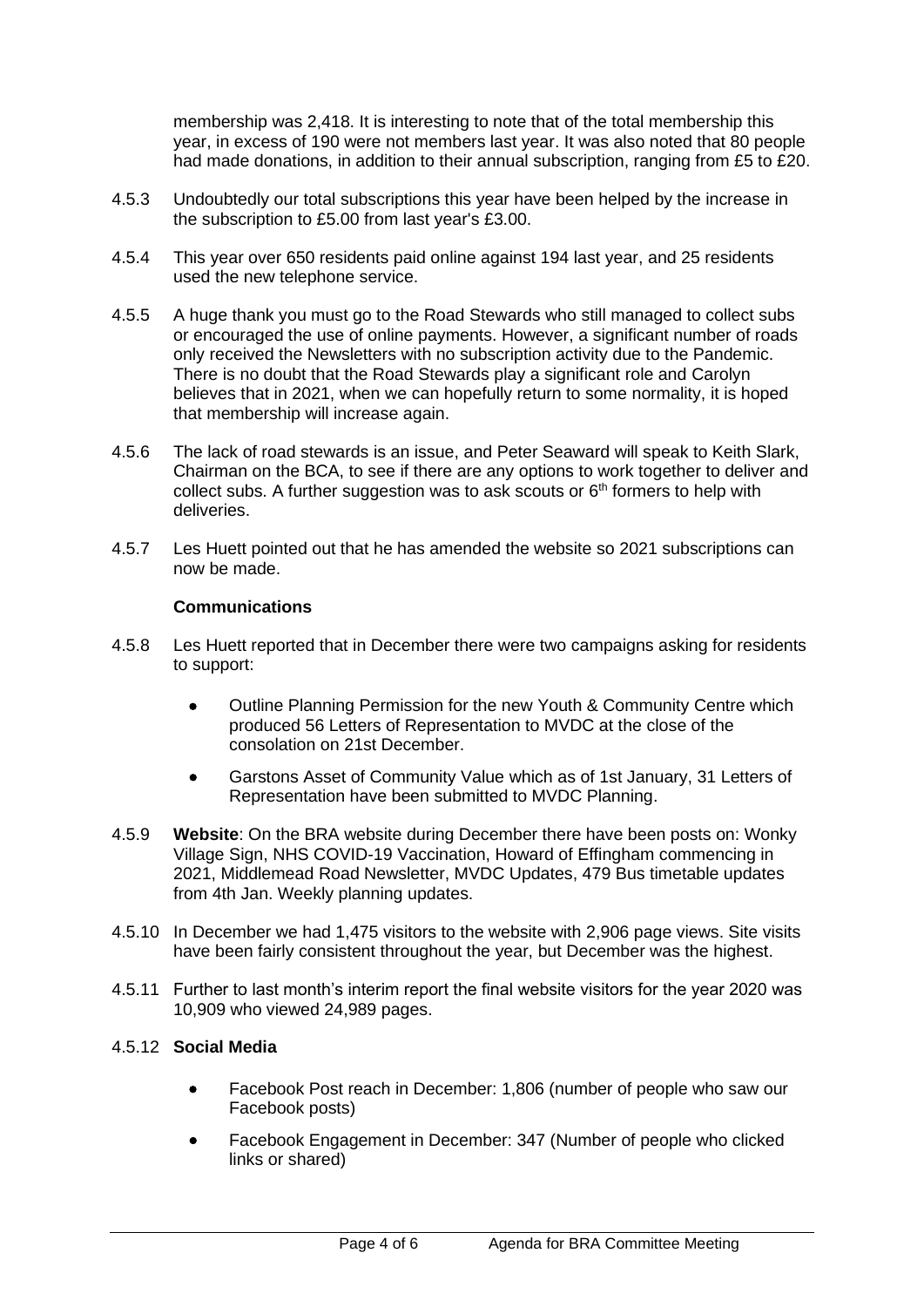# 4.5.13 **Mailchimp Email Service: Two campaigns were run in December:**

- Year End Message to all of the database
- Thank you message to Road Stewards
- 4.5.14 Email service subscribers as at 31st December stands at 1,133.
- 4.5.15 **Contact BRA and 0300 030 9890 Message Line:** This year there have been 59 email messages sent to "Contact Us". The 0300 030 9890 service has generated 90 voicemails. Not significant numbers but confirms that they work as part of our engagement with Residents.

# 4.6 **Business Group (External Relations)**

4.6.1 John Howarth reported that many local businesses are struggling and that January to March tended to be traditionally quite quiet which won't help the situation. The Shop Local initiative has been successful with 5 draws being held during December.

### 4.7 **History and Memorials Group**

4.7.1 Memorials: Peter Seaward reported that discussions are ongoing regarding the St. Nicolas War Memorial (and why the lettering appears to be fading quite quickly) and All Saints War Memorial (to add 6 soldiers who died during WWI added to a plaque to the memorial)

# **5 Project Updates**

- 5.1.1 Peter Seaward mentioned that the village sign had been removed for repair. Two new projects are to:
	- investigate the possibility of getting a power source in Lower Shott to light up Christmas lights and potentially electric vehicle charging points; and
	- Chrystie rec's changing/club house renovations (Metin Huseyin is on the committee).

#### **6 Any Other Business**

- 6.1.1 **AGM**: The AGM is scheduled for the evening of 15th July in the Old Barn Hall, although this may change depending on the circumstances extant at that time. This means that the Newsletter should be delivered as from early June to comply with the required advance notice, although the Government may amend guidance for AGMs, etc.
- 6.1.2 **Car Park Hazzard:** Monica Weller mentioned that there is an accumulation of leaves in the car park behind the shops in the High Street, which she considered dangerous. The car park is privately owned bout Monica said she would contact the owner.
- 6.1.3 **Big Project:** SCC has a £100m [community project fund](https://www.surreycc.gov.uk/people-and-community/voluntary-community-and-faith-sector/funding/community-projects-fund) for one-off capital initiatives. 35 bids have been submitted so far although none from Bookham. Clare Curran said that the first round of funding would be allocated in the spring.